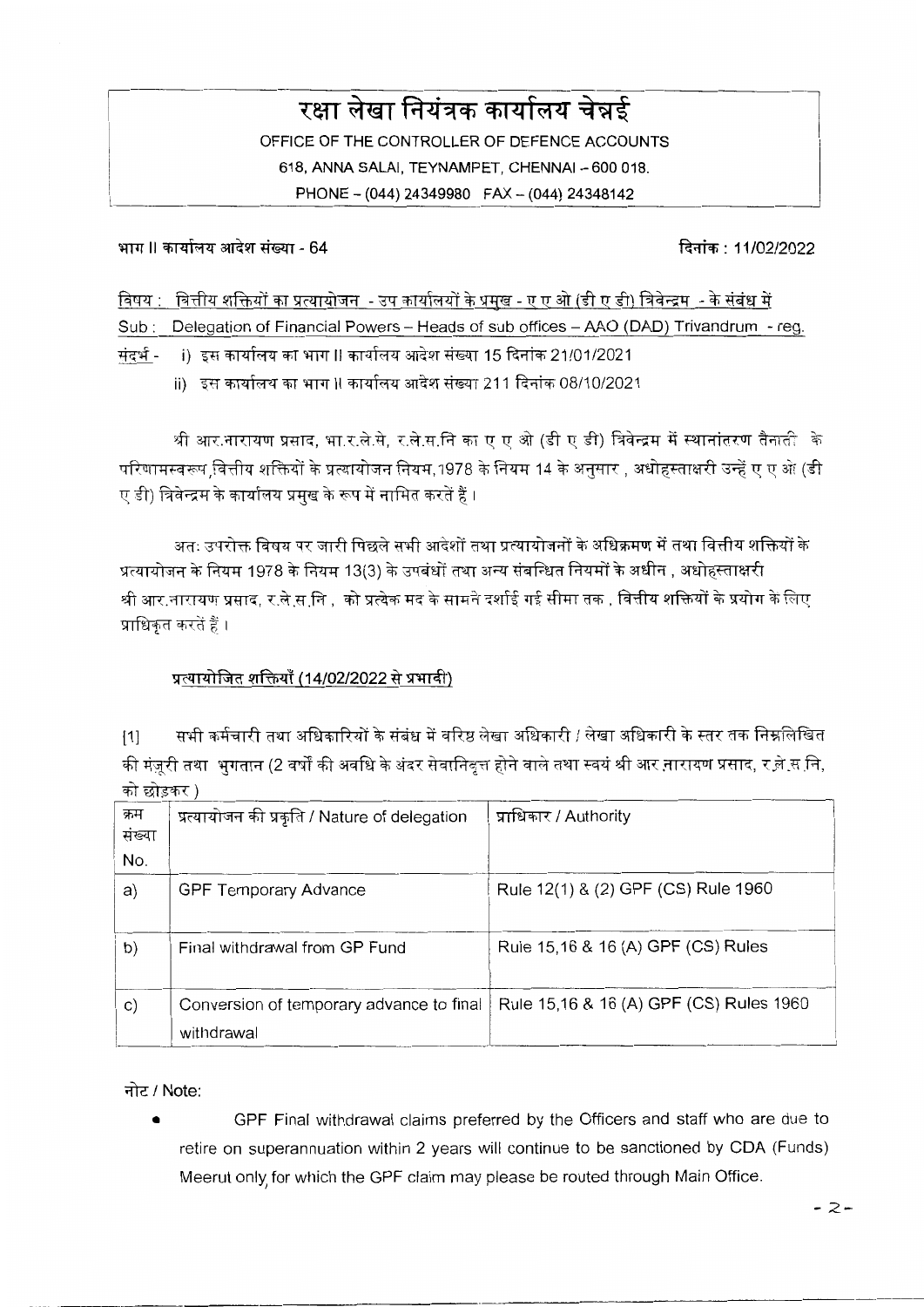GPF Final Settlement claim will also continue to be submitted to Main Office for Ä onward transmission to CDA (Funds) Meerut for payment action.

#### अन्य ड्यूटियाँ:  $[2]$

 $(a)$ He will be the CPIO in respect of all RTI queries pertaining to the sub offices in Kerala area except PAO(ORs) DSC Kannur and AAO(Army) Kochi.

He will approve the Punching Medium over one crore in respect of Miscellaneous,  $(b)$ Stores, Transport Sections and Medical / ECHS Bills audited and passed by AAO (DAD) Trivandrum.

He will also approve provisional payments up to 6 months for Pay (Civilian) audited and  $(c)$ passed by AAO(DAD) Trivandrum.

छुट्टी , प्रशिक्षण अस्थायी ड्यूटि आदि के कारण श्री आर नारायण प्रसाद, र ले स नि की अनुपस्थिति के दौरान उपरोक्त क्रम संख्या 1 में प्रत्यायोजित शक्तियों (यानि GPFअस्थायी अग्रिम), GPF से अंतिम निकासी तथा अस्थायी अग्रिम का अंतिम निकासी में परिवर्तन) तथा CPIO की ड्यूटियाँ वरिष्ठतं वरिष्ठ लेखा अधिकारी / लेखा अधिकारी द्वारा की जाएगी तथा एक करोड़ से अधिक के पंचिंग मीडियम का अनुमोदन तथा वेतन (सिविलियन) के लिए अनंतिम भुगतान की मंज़ूरी का अनुमोदन मुख्य कार्यालय रक्षा लेखा नियंत्रक चेन्नई के संबन्धित ग्रुप अधिकारियों द्वारा किया जाएगा ।

सभी वरिष्ठ लेखा अधिकारियों / लेखा अधिकारियों की छुट्टी की मंज़ूरी , रक्षा लेखा नियंत्रक चेन्नई के साथ रहेगी ।

फ़ाइल संख्या / File No.AN/l/1190 दिनांक - 11/02/2022

> ह/-(मौलश्री पांडे) नियंत्रक

वितरण :- अँग्रेज़ी पाठानुसार

(विग्रेश क) रक्षा लेखा उप नियंत्रक (प्रशा)

 $\overrightarrow{H}$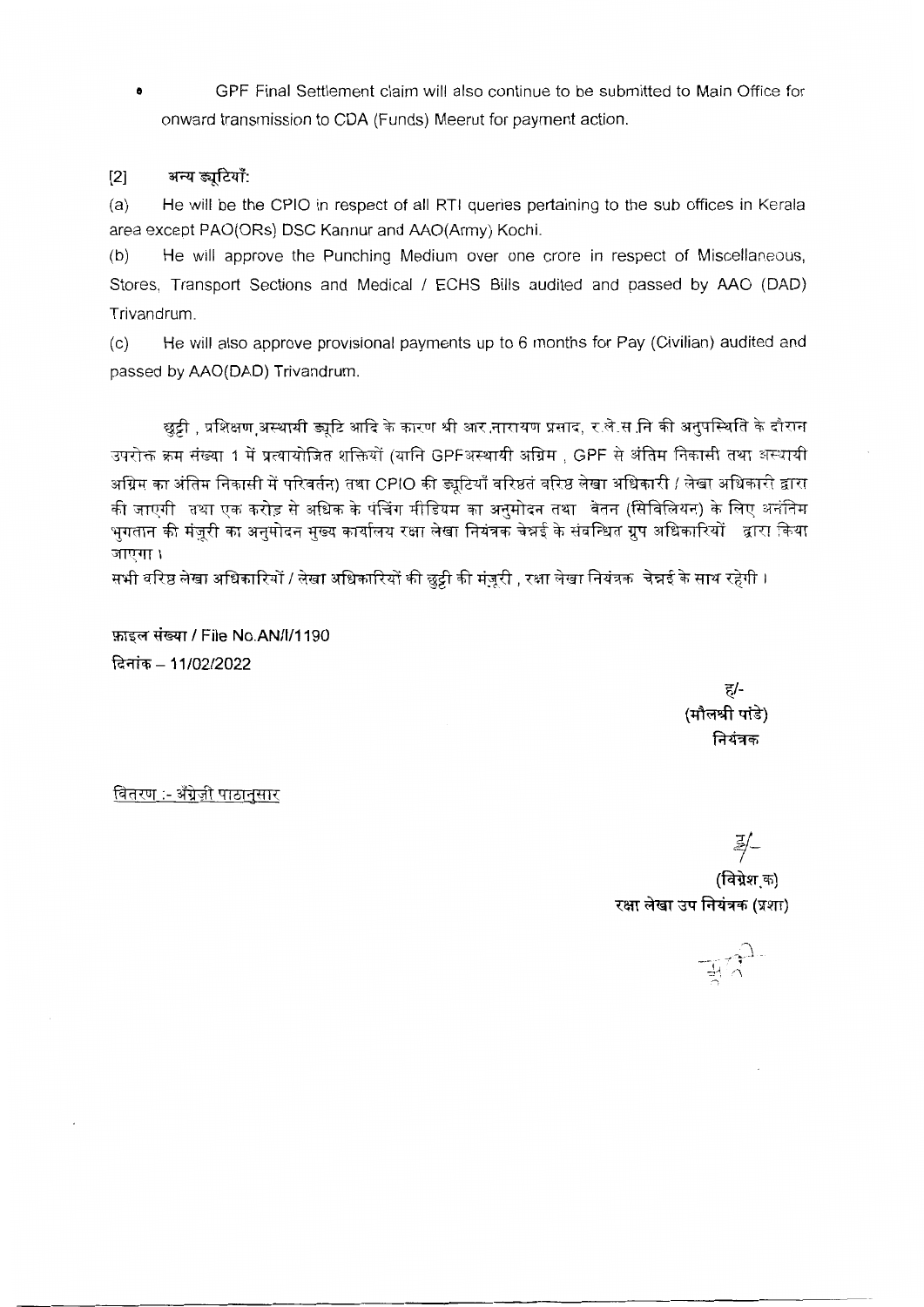|                                                  |                     | रक्षा लेखा नियंत्रक                                                                                                                                        |                      |  |
|--------------------------------------------------|---------------------|------------------------------------------------------------------------------------------------------------------------------------------------------------|----------------------|--|
| A                                                |                     | 618, अण्णा सालई, तेनाम्पेट, चेन्नई - 600 018<br>OFFICE OF THE CONTROLLER OF DEFENCE ACCOUNTS <b>6</b><br>No. 618, Anna Salai, Teynampet, Chennai - 600 018 |                      |  |
|                                                  | Ph No. 044-24349980 | <b>ADMIN-I</b>                                                                                                                                             | Fax No. 044-24348142 |  |
| PART II OFFICE ORDER NO. 64<br>DATED: 11/02/2022 |                     |                                                                                                                                                            |                      |  |

## $Sub:$  Delegation of Financial Powers – Heads of sub offices – AAO (DAD) Trivandrum - res. Ref: (i) This Office Part II OO No. 15 dated 21/01/2021 (ii) This Office Part II OO No. 211 dated 08/10/2021.

\*\*\*\*\*\*

Consequent on transfer posting of Shri. R. Narayana Prasad, IDAS, ACDA to AAO (DAD) Trivandrum, the undersigned hereby nominates him as the Head of the Office of AAO (DAD) Trivandrum as per the Rule 14 of Delegation of Financial Powers Rule 1978.

Therefore, in supersession of all previous orders and delegations issued on the above subject and under the provisions of the Rule 13 (3) of Delegation of Financial Powers Rule 1978 and other relevant rules, the undersigned hereby authorises Shri. R. Narayana Prasad, ACDA to exercise the financial powers to the extent indicated against each item.

# Powers delegated (with effect from  $14.02.2022$ )

## IU Sanction and pavment of following in respect of all staff and officers up to the level of SAO/AO (except those retiring within a period of 2 vears and Sh. R. Narayana Prasad. ACDA himself)

| No | Nature of delegation                                   | Authority                                   |
|----|--------------------------------------------------------|---------------------------------------------|
| a) | GPF Temporary Advance                                  | Rule $12(1)$ and $(2)$ GPF $(CS)$ Rule 1960 |
| b) | Final withdrawal from GP Fund                          | Rule 15, 16 $\&$ 16(A) GPF (CS) Rules       |
| C) | Conversion of temporary advance to<br>final withdrawal | Rule 15,16 & 16(A) GPF (CS) Rules 1960      |

# NOTE:

- . GPF Final withdrawal claims preferred by the Olficers and staff who are due to retire on superannuation within two years will continue to be sanctioned by CDA (Funds) Meerut only, for which the GPF Claim may please be routed through Main Office.
- o GPF Final Settlement Claim will also continue to be submitted to Main Office for onward transmission to CDA (Funds) Meerut for payment action.

Contd.. .......P12